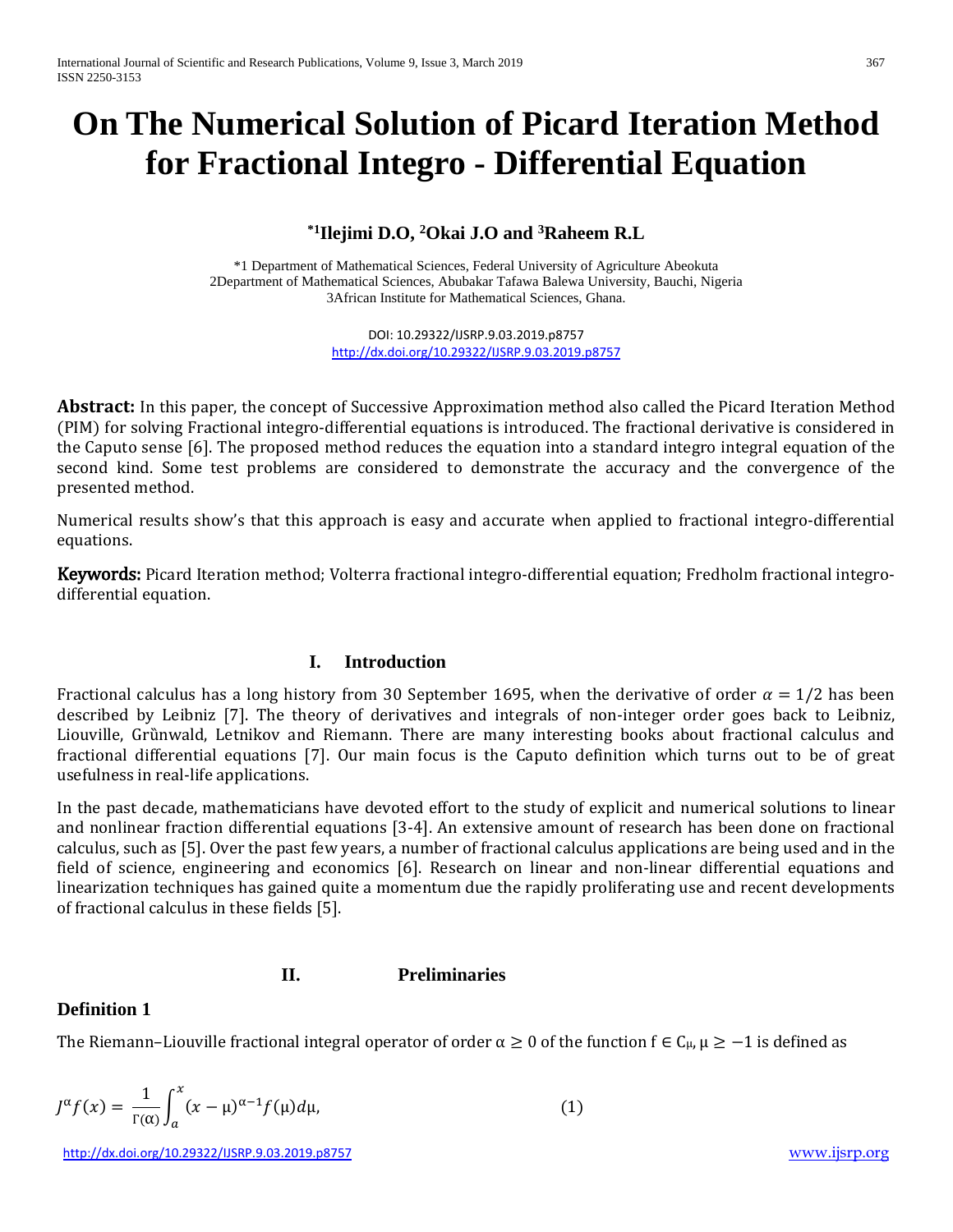$$
\alpha > 0, x > 0
$$
  

$$
J^{\alpha}f(x) = f(x) \tag{2}
$$

When we formulate the model of real-world problems with fractional calculus, The Riemann–Liouville have certain disadvantages. Caputo proposed in his work on the theory of viscoelasticity [9] a modified fractional differential operator  $D_*^{\alpha}$ .

## Definition 2

The fraction derivative of  $f(x)$  in Caputo sense is defined as

$$
D^{\alpha}f(x) = J^{m-\alpha}D^m f(x) = \frac{1}{\Gamma(m-\alpha)} \int_0^x (x-\eta)^{m-\alpha-1} f^{(m)}(\eta) d\eta
$$
  
For

 $m - 1 < \alpha \le m, m \in N, x > 0, f \in C_{-1}^{m}$ 

## **Definition 3**

The left sided Riemann–Liouville fractional integral operator of the order  $\mu^3$ 0 of a function  $f \in C_u$ ,  $\mu^3$  – 1, is defined as

$$
j^{\alpha} f(x) = \frac{1}{\Gamma(x)} \int_0^1 \frac{f(x)}{(x-t)^{1-\alpha}} dt, \ \alpha > 0, x > 0,
$$
 (4)

$$
j^{\alpha}f(x) = f(x) \tag{5}
$$

#### **Definition 4**

Let ∈  $\mathcal{C}_{-1}^m$  1,  $m \in N \cup \{0\}$ . Then the Caputo fractional derivative of  $f(x)$  is defined as

$$
D^{\alpha}f(x) = \begin{cases} j^{m-\alpha}f^{m,(x), m-1 < \alpha \le m, \text{ men,}} \\ \frac{D^m f(x)}{Dx^m}, \alpha = m \end{cases}
$$
 (6)

Hence, we have the following properties:

(1) 
$$
j^{\alpha}j^{\nu}f = j^{\alpha+\nu}f, \alpha, \nu > 0, f \in C_{\mu, \mu} > 0
$$
  
\n $j^{\alpha} x^{\gamma} = \frac{\Gamma(\gamma+1)}{\Gamma(\alpha+\gamma+1)} x^{\alpha+\gamma}, \alpha > 0, \gamma > -1, x > 0$   
\n $j^{\alpha} D^{\alpha}f(x) = f(x) - \sum_{k=0}^{m-1} f^{k}(0^{+}) \frac{x^{k}}{k}, x > 0, m-1 < \alpha \leq m$   
\n $Dj^{\alpha}f(x) = f(x), x > 0, m-1 < \alpha \leq m$ 

 $DC = 0, C$  is the constant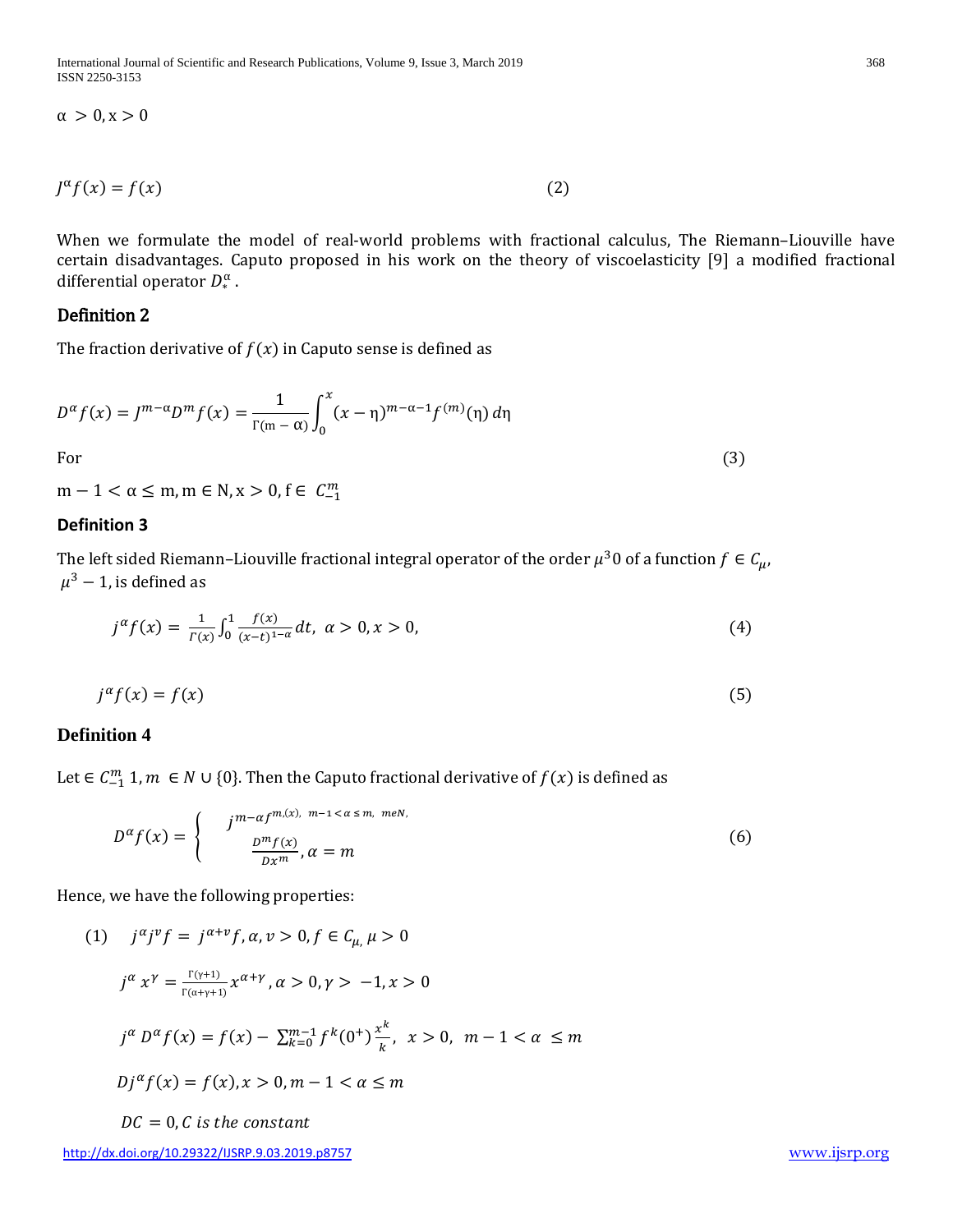International Journal of Scientific and Research Publications, Volume 9, Issue 3, March 2019 369 ISSN 2250-3153

$$
\begin{cases}\n0, & \beta \in N_0, \ \beta < [\alpha], \\
D^{\alpha} x^{\beta} = \frac{\tilde{\Lambda}(\beta + 1)}{\tilde{\Lambda}(\beta - \alpha + 1)X^{\beta - \alpha}}, \ \beta \in N_0, \ \beta \geq [\alpha]\n\end{cases}
$$

Where [ $\alpha$ ] denoted the smallest integer greater than or equal to  $\alpha$  and  $N_0 = \{0,1,2,...\}$ 

#### Definition 5

An integral equation is an equation in which the unknown function  $y(x)$  appears under an integral-signs (4) and (5).

A standard integral equation  $y(x)$  is of the form:

$$
y(x) = f(x) + \lambda \int_{g(x)}^{h(x)} K(x, t) y(t) dt
$$
\n(7)

Where  $g(x)$  and  $y(x)$  are the limits of integration,  $\lambda$  is a constant parameter, and  $K(x, t)$  is a function of two variable x and t called the kernel or the nucleolus of the integral equation. The function  $y(x)$  that will be determined appears under the integral sign and also appears inside and outside the integral sign as well. It is to be noted that the limits of integration  $g(x)$  and  $h(x)$  may be both variables, constants or mixed [8].

## Definition 6

An integro-differential equation is an equation in which the unknown function  $y(x)$  appears under an integral sign and contain ordinary derivatives  $y^{(n)}(x)$  as well. A standard integro-differential equation is of the form:

$$
y^{(n)}(x) = f(x) + \lambda \int_{g(x)}^{h(x)} K(x, t) y(t) dt
$$
\n(8)

Integral equations and integro-differential equations are classified into distinct types according to limits of integration and the kernel  $K(x; t)$  are as prescribed before [7]

1. If the limits of the integration are fixed, then the integral equation is called a Fredholm integral equation and is of the form:

$$
y(x) = f(x) + \lambda \int_{a}^{b} K(x, t)y(t)dt
$$
\n(9)

2. If at least one limits is a variable, then the equation is called a Volterra integral equation and is given as:

$$
y(x) = f(x) + \lambda \int_{a}^{b} K(x, t)y(t)dt
$$
\n(10)

#### III. Fundamentals of The Picard Iteration Method

The state of the contract of the contract of the contract of the contract of the contract of the contract of the contract of the contract of the contract of the contract of the contract of the contract of the contract of t successive approximations method, also called the Picard iteration method provides a scheme that can be used for solving initial value problems or integral equations. This method solves any problem by finding successive approximations to the solution by starting with an initial guess, called the zeroth approximation. As will be seen, the zeroth approximation is any selective real-valued function that will be used in a recurrence relation to determine the other approximations [8].

Given the linear Volterra integral equation of the second kind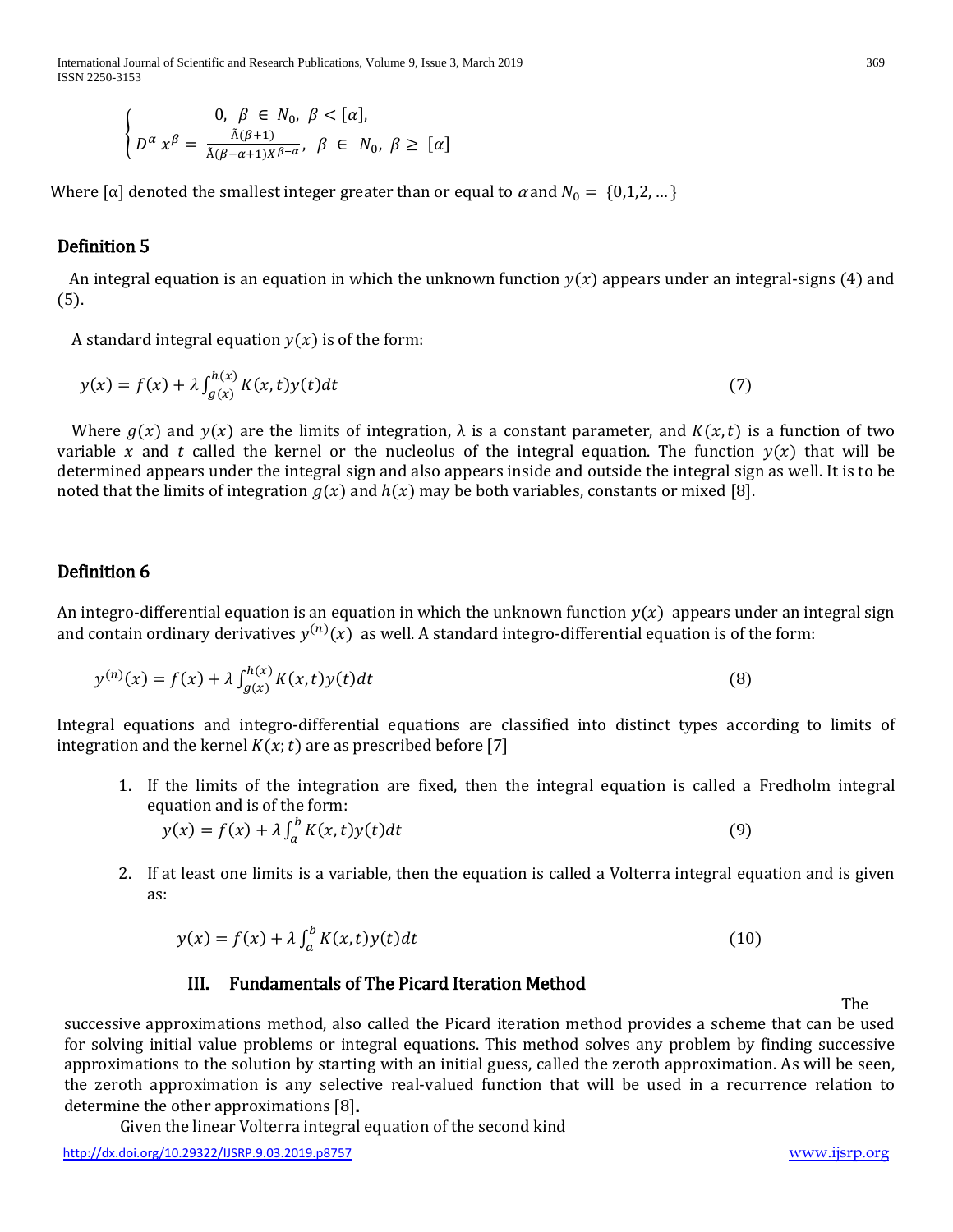International Journal of Scientific and Research Publications, Volume 9, Issue 3, March 2019 370 ISSN 2250-3153

$$
u(x) = f(x) + \lambda \int_0^x K(x, t)u(t)dt, \tag{11}
$$

0 Where  $u(x)$  is the unknown function to be determined,  $K(x, t)$  is the kernel, and  $\lambda$  is a parameter. The successive approximations method introduces the recurrence relation

$$
u_n(x) = f(x) + \lambda \int_0^x K(x, t) u_{n-1}(t) dt, \ n \ge 1,
$$
\n(12)

Where the zeroth approximation  $u_0(x)$  can be any selective real valued function. We always start with an initial guess for  $u_0(x)$ , mostly we select 0,1, x for  $u_0(x)$ . In this paper, we will consider

$$
u_0(x) = 0
$$
 (13)

and by using (12), several successive approximations  $u_k$ ,  $k\geq 1$  will be determined as  $u_1(x) = f(x) + \lambda \int_0^x K(x, t) u_0(t) dt,$ 

$$
u_2(x) = f(x) + \lambda \int_0^x K(x, t)u_1(t)dt,
$$
  
\n
$$
u_3(x) = f(x) + \lambda \int_0^x K(x, t)u_2(t)dt,
$$
  
\n...  
\n
$$
u_n(x) = f(x) + \lambda \int_0^x K(x, t)u_{n-1}(t)dt,
$$
\n(14)

#### IV. Numerical Examples

#### Program 1:

Consider the following fractional integro-differential equation:

$$
D^{\frac{3}{4}}(y(t)) = \frac{6t^{9/4}}{\Gamma(\frac{13}{14})} + \left(\frac{-t^2 \exp(t)}{5}\right) y(t) + \int_0^t exp(t)xy(x)dx, \ 0 \le x \le 1,
$$
 (15)

Subject to 
$$
y(0) = 0
$$
 with exact solution  $y(t) = t^3$  (16)

Applying  $J^{3/4}$  to both sides of (15) and applying (6) yields

$$
y(t) = \frac{6}{\Gamma(\frac{13}{14})} J^{3/4} \left[ t^{9/4} \right] - \frac{1}{5} J^{\frac{3}{4}} \left[ \frac{t^2 \exp(t)}{5} \right] y(t) + J^{3/4} \left[ \exp(t) \int_0^t xy(x) dx \right] \tag{17}
$$

#### Applying:

<http://dx.doi.org/10.29322/IJSRP.9.03.2019.p8757> [www.ijsrp.org](http://ijsrp.org/)  $y_0(t) = 0$  and (12), we have the following iterations: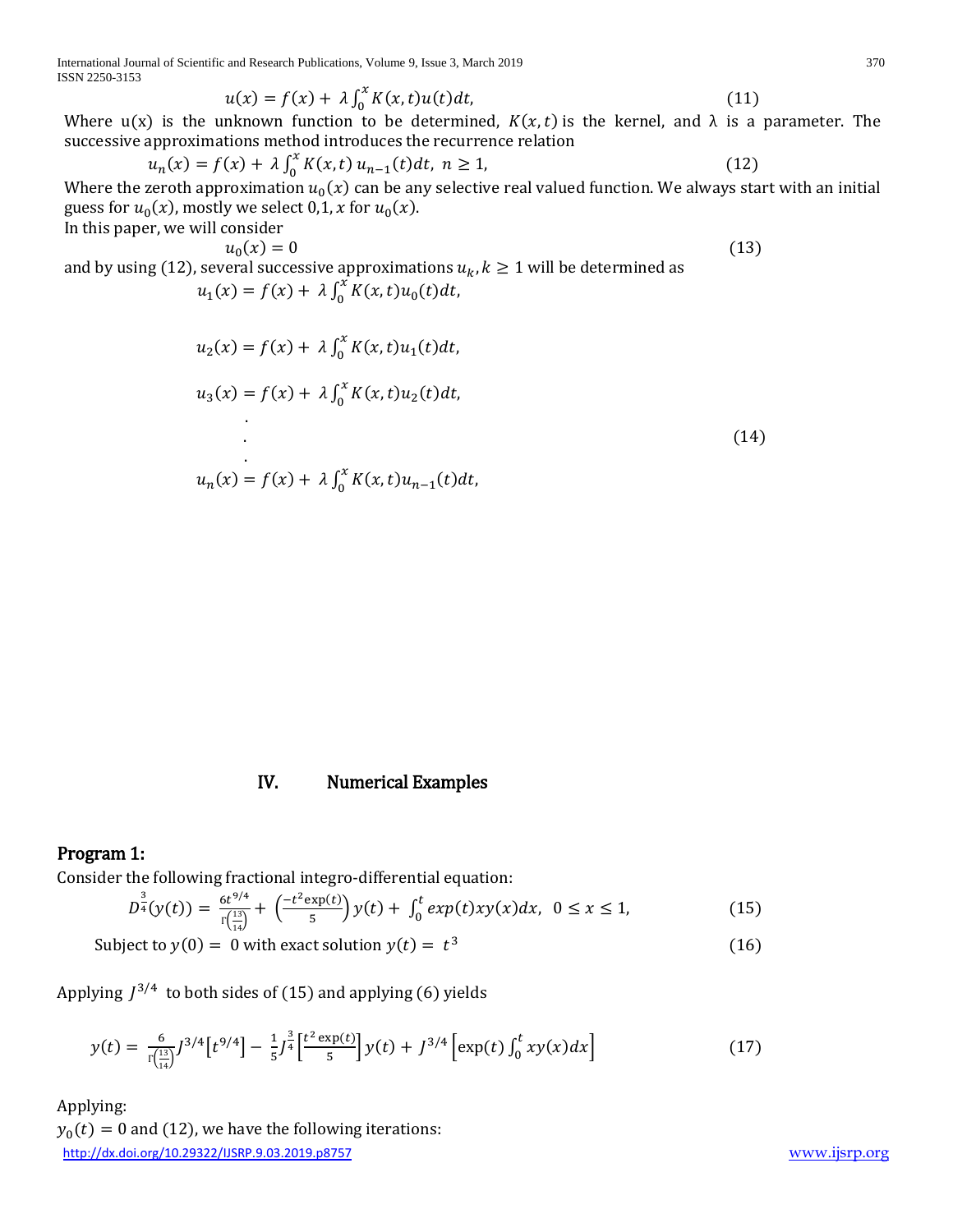International Journal of Scientific and Research Publications, Volume 9, Issue 3, March 2019 371 ISSN 2250-3153

$$
y_1(t) = y_2(t) = y_3(t) = y_4(t) = y_5(t) = y_6(t) = t^3
$$

Which coincides with the exact solution.

# Problem 2:

Consider the following fractional integro-differential equation:  $\overline{3}$ 

$$
D^{\frac{1}{2}}(u(x)) = \frac{\left(\frac{8}{4}\right)x^{\frac{3}{2}-2x^{1/2}}}{\sqrt{\pi}} + \frac{x}{12} + \int_0^1 x t u(t) dt, \ 0 \le x \le 1,
$$
\n(18)

Subject to 
$$
u(0) = 0
$$
 with exact solution  $B(x) = x^2 - x$  (19)

Applying  $J^{1/2}$  (Half fractional integral) to both sides of (18) and applying (6) yields

$$
u(x) = x^2 - x + \frac{1}{2}J^{0.5}[x] + J^{0.5}\left[\int_0^1 xtu(t)dt\right]
$$
 (20)

Choosing  $u_0(x) = 0$  and applying (12), gives:

$$
u_1(x) = x^2 - x + \frac{x^{3/2}}{9\sqrt{\pi}}
$$
  
\n
$$
u_2(x) = x^2 - x + \frac{8x^{3/2}}{189\pi}
$$
  
\n
$$
u_3(x) = x^2 + \frac{32x^{3/2}}{567\pi\sqrt{\pi}}
$$
  
\n
$$
u_4(x) = x^2 - x + \frac{256x^{3/2}}{11907\pi^2}
$$
  
\n
$$
u_5(x) = x^2 - x + \frac{2048x^{3/2}}{250047\pi^{5/2}}
$$
  
\n
$$
u_6(x) = x^2 - x + \frac{16384x^{\frac{3}{2}}}{5250987\pi^3}
$$

Therefore, the series solution is

$$
u(x) = x^2 - x + \frac{16384x^{\frac{3}{2}}}{5250987\pi^3}
$$

| X   | Picard $(n=6)$ | <b>Exact Solution</b> | Abs. Error  |
|-----|----------------|-----------------------|-------------|
| 0   |                |                       |             |
| 0.5 | -0.249964436   | $-0.25$               | 3.55644E-05 |
| 1   | 0.000100591    | O                     | 0.000100591 |
| 1.5 | 0.750184798    | 0.75                  | 0.000184798 |

Table of Numerical results for Problem 2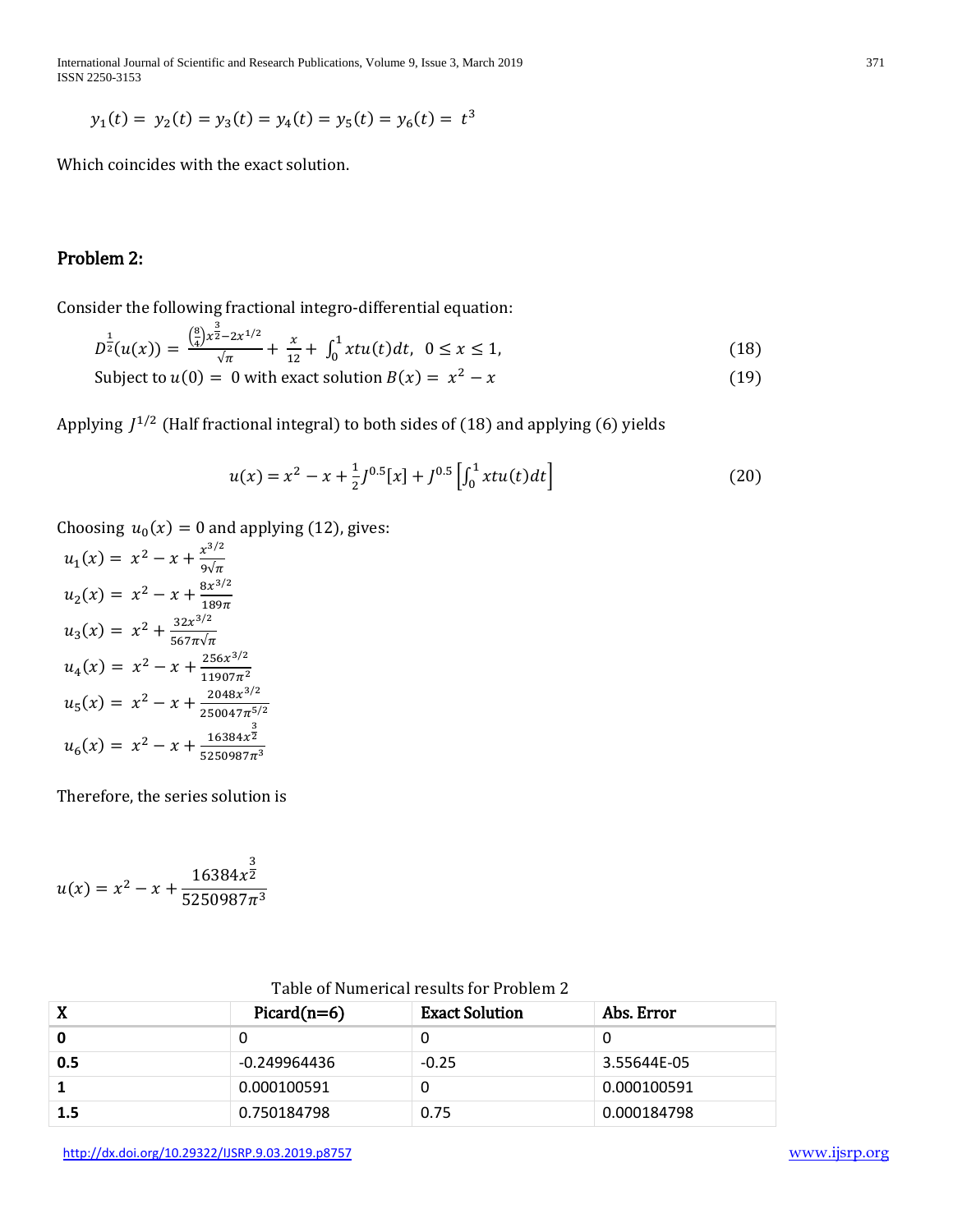International Journal of Scientific and Research Publications, Volume 9, Issue 3, March 2019 372 ISSN 2250-3153

| $\overline{2}$ | 2.000284515 | 2     | 0.000284515 |
|----------------|-------------|-------|-------------|
| 2.5            | 3.750397622 | 3.75  | 0.000397622 |
| 3              | 6.000522688 | 6     | 0.000522688 |
| 3.5            | 8.750658662 | 8.75  | 0.000658662 |
| 4              | 12.00080473 | 12    | 0.00080473  |
| 4.5            | 15.75096024 | 15.75 | 0.000960239 |
| 5              | 20.00112465 | 20    | 0.001124645 |

#### Graphical Representation of Problem 2:



# V. Conclusion

In this paper, Successive approximation method also known as Picard Iteration method (PIM) was applied to a transformed fractional integro-differential equations, the results when compared with other methods yields a better results.

# Reference

- 1. Nazari D, Shahmorad S (2010) Application of the fractional differential transform method to fractional-order integro-differential equations with nonlocal boundary conditions. J Comput Appl Math 3: 883-891.
- 2. Caputo M (1967) Linear models of disssipation whose Q is almost frequency Independent. Part II, J Roy Austral Soc 529-539.
- 3. K.B. Oldham, J. Spanier, The Fractional Calculus, Academic Press, New York, 1974.
- 4. K.S. Miller, B. Ross, An Introduction to The Fractional Calculus and Fractional Differential Equations, Wiley, New York, 1993.